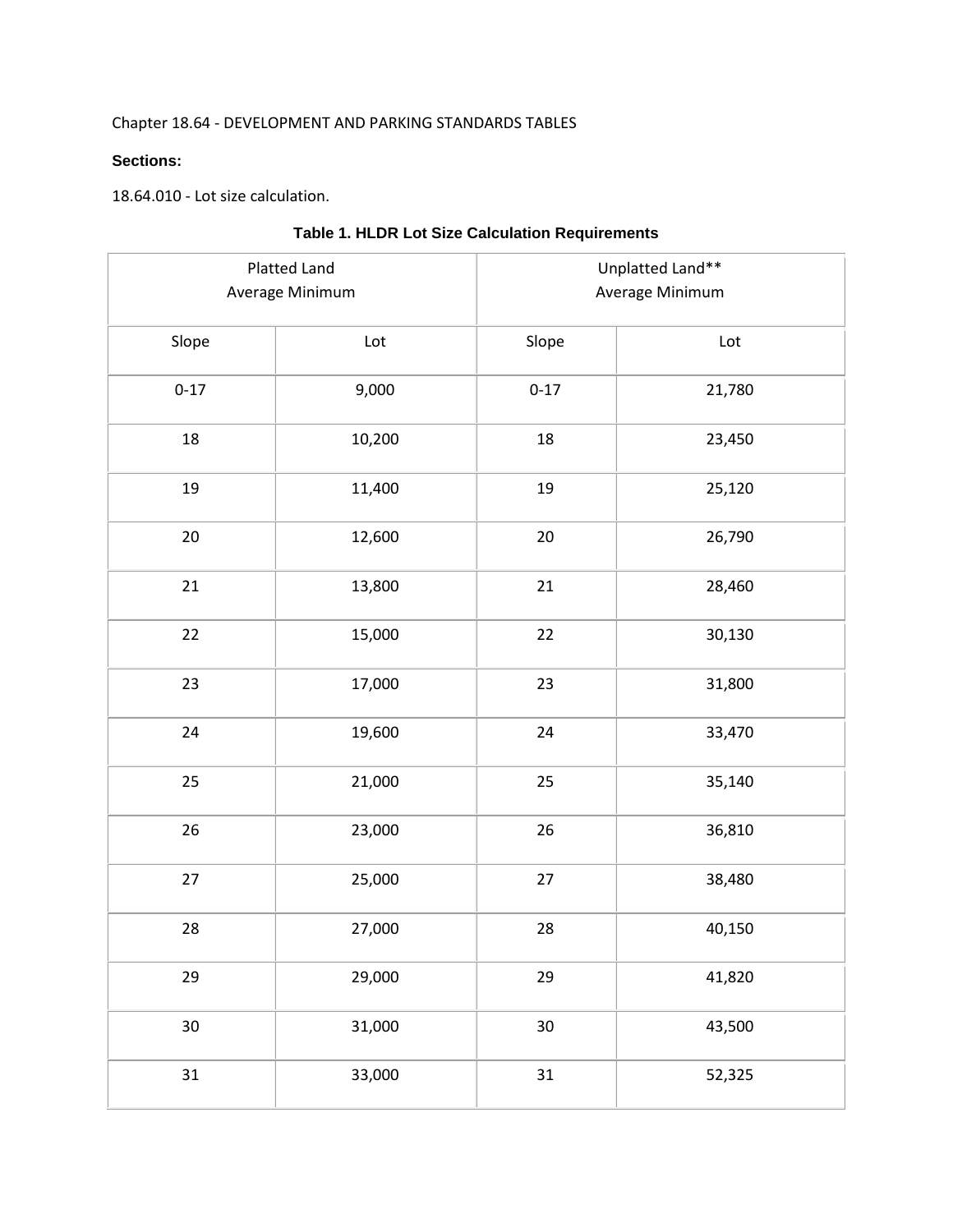| 32     | 36,000 | 32     | 61,150     |
|--------|--------|--------|------------|
| 33     | 39,000 | 33     | 69,975     |
| 34     | 42,000 | 34     | 78,800     |
| 35     | 45,000 | 35     | 87,625     |
| $36\,$ | 48,000 | 36     | 96,450     |
| 37     | 51,000 | 37     | 105,275    |
| 38     | 54,000 | 38     | 114,100    |
| 39     | 57,000 | 39     | 122,925    |
| 40     | 60,000 | 40     | 131,750    |
| 41     | 63,000 | $41\,$ | 140,575    |
| 42     | 66,000 | 42     | 149,400    |
| 43     | 69,000 | 43     | 158,225    |
| 44     | 72,000 | 44     | 167,050    |
| 45     | 75,000 | 45     | 175,875    |
| 46     | 78,000 | 46     | 184,700    |
| 47     | 81,000 | 47     | 193,525    |
| 48     | 84,000 | 48     | 202,350    |
| 49     | 87,000 | 49     | 211,175    |
| $50+$  | 90,000 | 50     | $+220,000$ |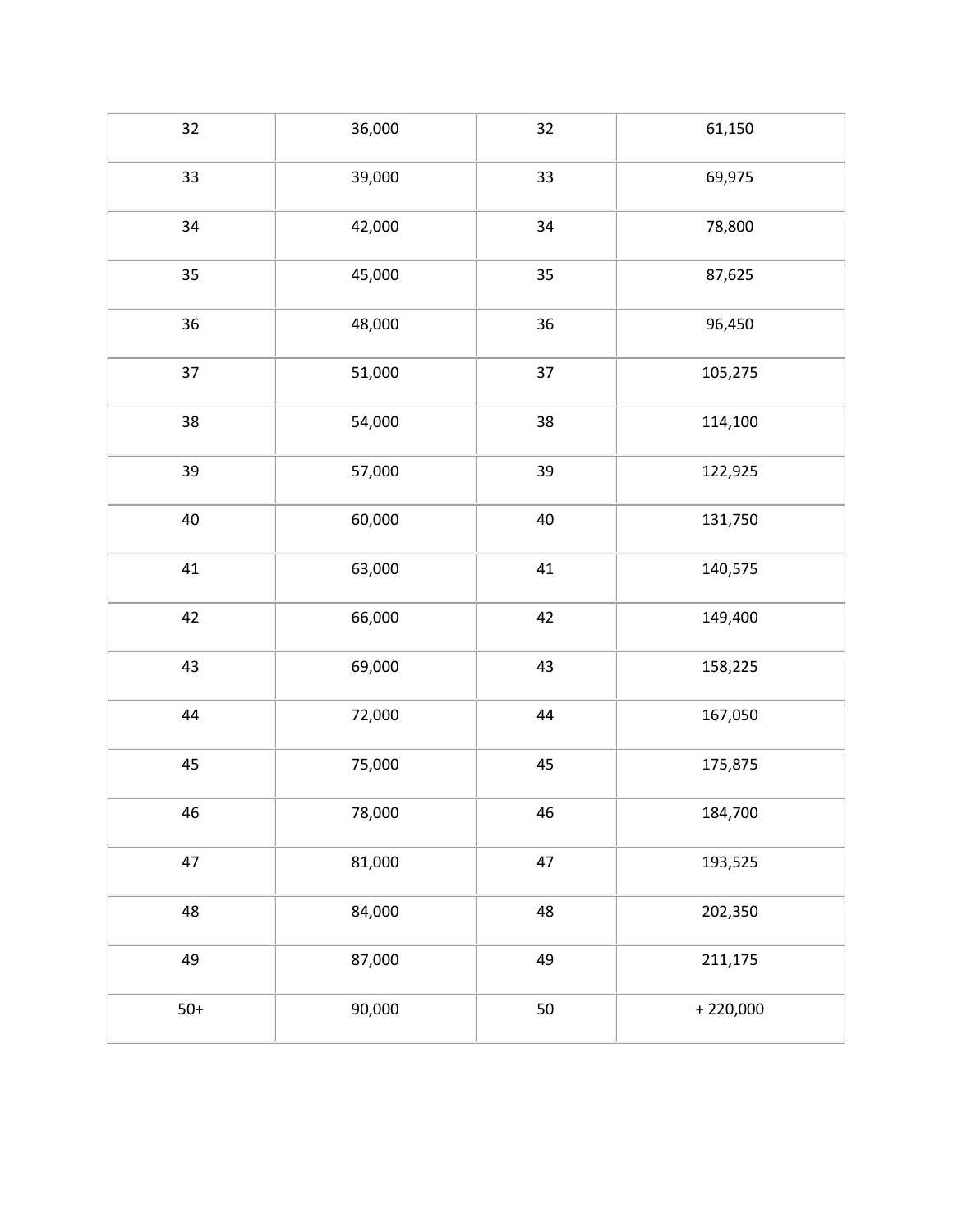Note: This table does not allow unplatted land to develop, but rather allows a smaller lot size for already platted property

\*\* All land unplatted as of the effective date of the Hillside Low Density Residential (HLDR) zone Ordinance (June 9, 1982), upon zoning or rezoning said land to HLDR shall be subject to the minimum lot requirements.

18.64.020 - Development standards.

| <b>STANDARDS</b>                           | <b>HDR</b>                          | <b>GR</b>                                                                                   | LDR                              | <b>HLDR</b>                              | <b>DWTN</b>                            | $\mathsf{C}$           | <b>OS</b>    | PK                | PF              | <b>RO</b>        |
|--------------------------------------------|-------------------------------------|---------------------------------------------------------------------------------------------|----------------------------------|------------------------------------------|----------------------------------------|------------------------|--------------|-------------------|-----------------|------------------|
| Minimum<br>lot size                        | N/A<br>(Determined<br>by # of du's) | 4,400 sq. ft.<br>m                                                                          | 8,700<br>sq. ft.<br>$\mathbf{I}$ | See HLDR<br>Table                        | N/A                                    | N/A                    | $\mathsf{c}$ | d                 | $\sf d$         | N/A              |
| Residential<br>density <sup>n</sup>        | $15$ du/ac                          | $10 \frac{\text{du}}{\text{ac}}$                                                            | 5<br>du/ac                       | See HLDR<br>Table                        | See<br>Section<br>18.08.050<br>(B)(40) | 15<br>du/ac            |              | $N/A$ $N/A$ $N/A$ |                 | 15<br>du/a<br>n  |
| Minimum<br>lot frontage                    | 50 ft.                              | 45 ft.                                                                                      | 85 ft.                           | 85' platted<br>100 ft.<br>unplatted      | 25 ft.                                 | 50 ft.                 |              | $N/A$ $N/A$ $N/A$ |                 | 50<br>ft.        |
| Maximum<br>building<br>height <sup>i</sup> | 30 ft. <sup>e</sup>                 | 25 ft. f                                                                                    | 25 ft.<br>f                      | 25 ft. <sup>g</sup>                      | 40 ft.                                 | 35 ft.<br>$\mathsf{a}$ | 15<br>ft.    | 25<br>ft.         | 30<br>ft. $e$   | 35<br>ft.<br>a/n |
| Maximum<br>lot coverage                    | 75%                                 | 50%                                                                                         | 35%                              | 20/10% i                                 | 100%                                   | 75%                    |              |                   | $N/A$ $N/A$ 75% | 75%              |
| Minimum<br>setbacks                        |                                     |                                                                                             |                                  | h                                        |                                        | b                      |              |                   |                 |                  |
| $Front -$<br>Permanent                     | 15 ft.                              | 10 ft. 15 ft.<br>to garage<br>(attached or<br>detached) or<br>any<br>permanent<br>accessory | 20 ft.<br>$\sf k$                | 25 ft.<br>platted/35<br>ft.<br>unplatted | $0$ ft.                                | 10 ft.                 | $N/A$ $N/A$  |                   | 10<br>ft.       | 10<br>ft. $n$    |

**Table 2. Development Standards**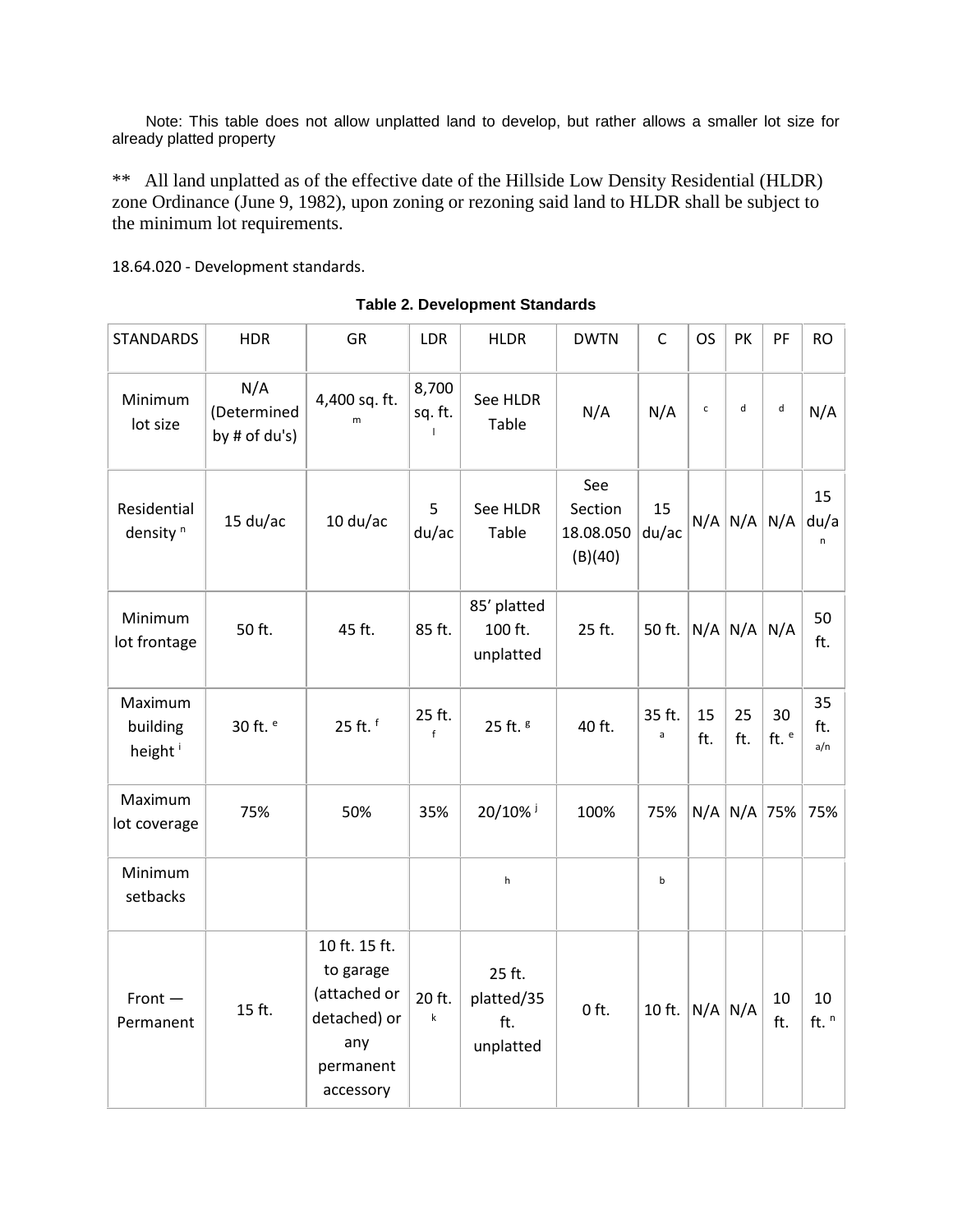|                              |             | structure   |                       |                                           |         |         |             |                   |           |               |
|------------------------------|-------------|-------------|-----------------------|-------------------------------------------|---------|---------|-------------|-------------------|-----------|---------------|
| $Front -$<br>Temporary       | 15 ft.      | 15 ft.      | 20 ft.<br>$\mathsf k$ | 25 ft.<br>platted/35<br>ft.<br>unplatted  | $0$ ft. | 10 ft.  |             | $N/A$ $N/A$       | 10<br>ft. | 10<br>ft.     |
| $Side -$<br>Permanent        | 10 ft.      | 7.5 ft. º   | 10 ft.                | 10 ft.<br>platted/20<br>ft.<br>unplatted  | $0$ ft. | 5 ft.   |             | $N/A$ $N/A$ 5 ft. |           | 5 ft.<br>n    |
| $Side -$<br>Temporary        | $3$ ft. $9$ | $3$ ft. $9$ | $3$ ft. $9$           | $3$ ft. $9$                               | $0$ ft. | 5 ft.   |             | $N/A$ $N/A$ 5 ft. |           |               |
| $Rear -$<br>Permanent        | 15 ft.      | 15 ft. P    | 25 ft.                | 25 ft.<br>platted/25<br>ft.<br>unplatted  | $0$ ft. | 10 ft.  | $N/A$ $N/A$ |                   | 10<br>ft. | 10<br>ft. $n$ |
| $Rear -$<br>Temporary        | $3$ ft. $9$ | $3$ ft. $9$ | $3$ ft. $9$           | $3$ ft. $9$                               | $0$ ft. | $0$ ft. |             | $N/A$ $N/A$       | 10<br>ft. | 10<br>ft.     |
| Maximum<br>Front<br>Setbacks | N/A         | N/A         | N/A                   | 50 ft.<br>platted/100<br>ft.<br>unplatted | N/A     | N/A     |             | $N/A$ $N/A$ $N/A$ |           | N/A           |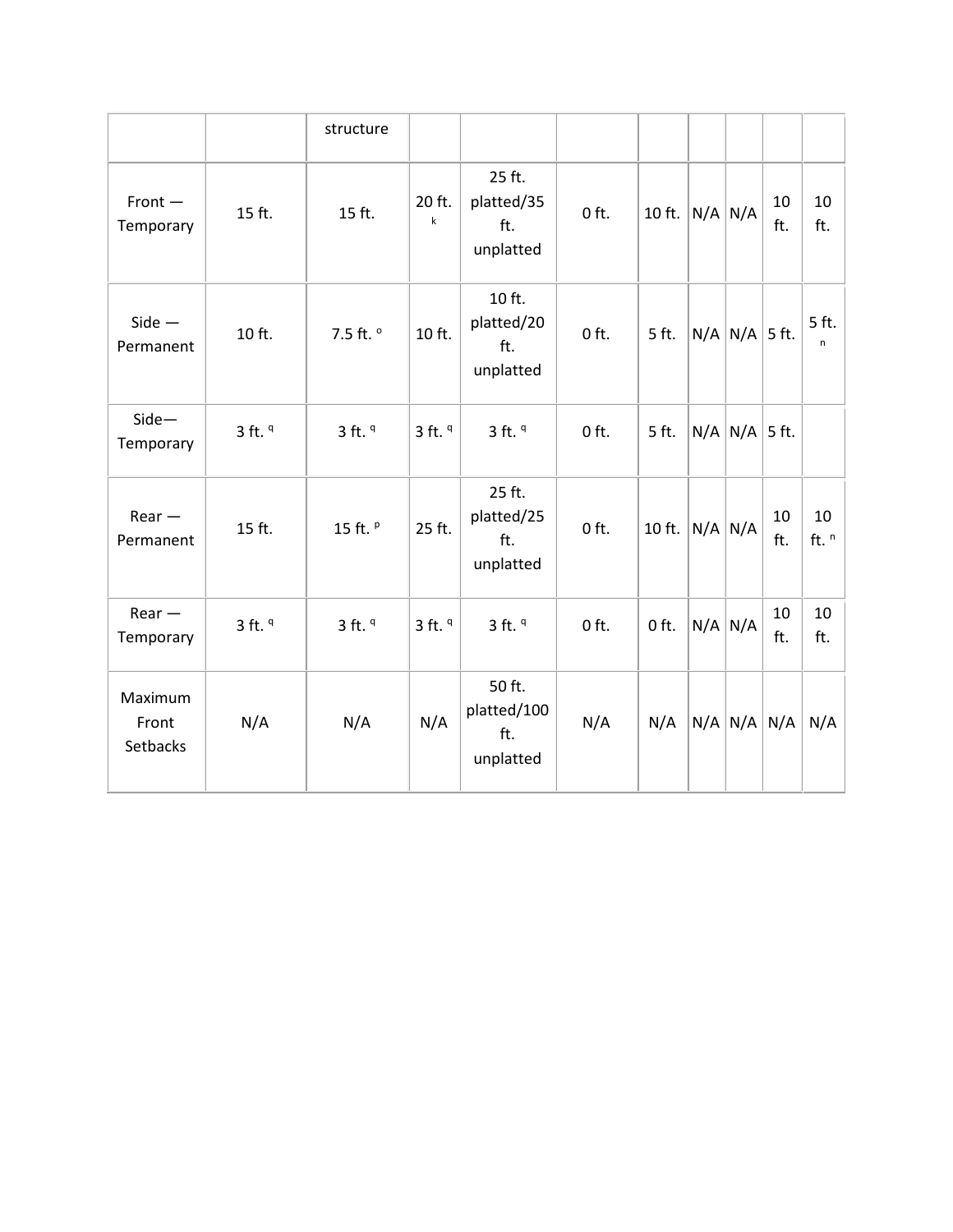

Examples of Building Setbacks in the General Residential Zone District

- a. If in compliance with an approved stepped facade or roof line, building height may be up to forty feet in the Commercial zone and forty-five feet in the Downtown zone, with new facades adjacent to lower buildings "stepped" to provide a gradual height transition from adjacent buildings and from public pedestrian ROW. In the absence of "stepped" provisions, the maximum height as measured from the sidewalk elevation shall be as stated in the above table. The minimum requirement to meet a "stepped" provision is twenty-five percent of the length of the roofline elevation.
- b. When adjacent to Residential zone districts, greater setbacks may be required and determined upon Rezoning or Minor/Major Development Plan.
- c. Development standards shall be established by the Open Space Management Plan, as established by a Development Plan as approved by City Council.
- d. Development standards are determined by the review of the concept or development plan at the time the zone is established, or as amended.
- e. Heights of structures shall be thirty feet as calculated in the Building Height definition, unless a property is located within the Historic District and receives a material Change of Appearance Certification incorporating steep roof pitches, per the Historic District Design Guidelines, as amended. In such cases, building heights shall not exceed thirty-five feet.
- f. As calculated in the Building Height definition unless property is located within the Historic District and receives a Material Change of Appearance Certification incorporating steep, roof pitches, per the Historic District Design Guidelines, as amended. In such cases, building heights shall not exceed thirty feet.
- g. Building height shall be twenty feet if the closest point of the structure is within one hundred feet of a ridgeline.
- h. Setbacks in the HLDR zone may be established by a platted building envelope as determined at time of subdivision.
- i. In all cases, the height of the building shall be compatible, and in character with, the surrounding neighborhood.
- j. Total lot coverage by structures, including attached or detached accessory structures, shall not exceed twenty percent on lots averaging twenty percent slope or below; and ten percent lot coverage on lots with slopes of greater than twenty percent.
- k. The minimum street yard setback requirement shall not apply to Crystal Hills Estates Filing Number 3; instead, the minimum street yard setback shall be fifteen feet from the property line.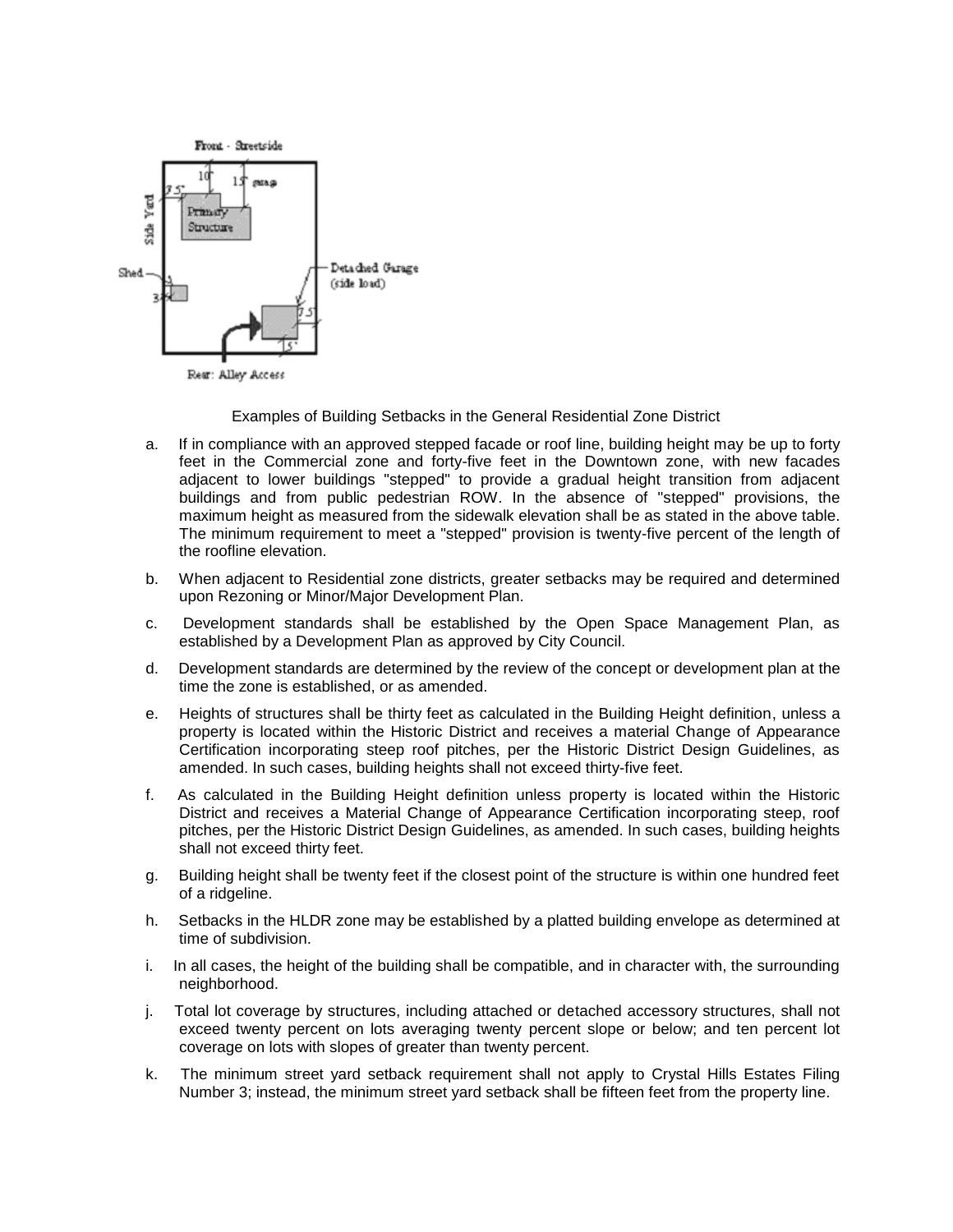- l. The minimum lot size in existing subdivisions, where lot(s) platted in the current filing of the subdivision (as of September 25, 1996) are being replatted, shall be no less than eighty percent of the average lot size of the current subdivision. In no case shall the minimum lot size of the replatted lot(s) be less than eight thousand seven hundred square feet.
- m. The maximum lot size in existing subdivisions, where lot(s) platted in the current filing of the (as of September 25, 1996) are being replatted, shall be no more than one hundred twenty percent of the average lot size of the current subdivision.
- n. The maximum density is not guaranteed and relies on the availability of services, topography, preservation of environmental and/or historic features, available access, and surrounding neighborhood character for appropriate density.
- o. Within the Historic District, subject to the Historic District Design Guidelines, a setback of less than seven and one-half feet may be reviewed and approved, conditionally approved, or denied by the Historic Preservation Commission. At no time without variance approval, shall the side setback be less than five feet or less than a six feet separation from neighboring buildings/structures including across property lines.
- p. The stated rear setback includes garages accessed from the front. Alley accessed, detached garages may have a rear yard setback of ten feet for rear-loaded and five feet for side-loaded buildings.
- q. Not less than a six feet separation to neighboring buildings/structures, including across property lines.



Examples of "stepped" building rooflines.

The following structural features or elements shall be allowed, as defined, to project into the required setbacks in any zone without processing of a Variance application. The above improvements, in variance form or not, shall not extend over any property boundary unless otherwise noted:

- 1. Architectural Features. Cornice, belt course, sill, canopy or other similar architectural features, not including bay window or vertical projection, may extend or project into a required front, side or rear building setback four inches for each foot of width of such setback but may not extend or project into the required front, side or rear setback more than a total of thirty inches. In no case shall the setback be less than six feet from neighboring buildings/structures including across property lines.
- 2. Chimneys. Chimneys may project into a required front, side or rear setback up to two feet if the width of the setback is not reduced to less than three feet. In no case shall the setback be less than six feet from neighboring buildings/structures including across property lines.
- 3. Fire Escape, Stairway, Access Ramp. A fire escape, open stairway or handicap access ramp may extend or project into any front, side or rear setback if the width and/or depth of the setback is not reduced to less than three feet.
- 4. Porches, Decks, Balconies. Covered porches, permanent decks and balconies may not extend or project into required front, side or rear setbacks and must meet the same setbacks as the principal structure. Uncovered temporary decks and patios may extend into required front, side or rear setbacks, per the definitions for such.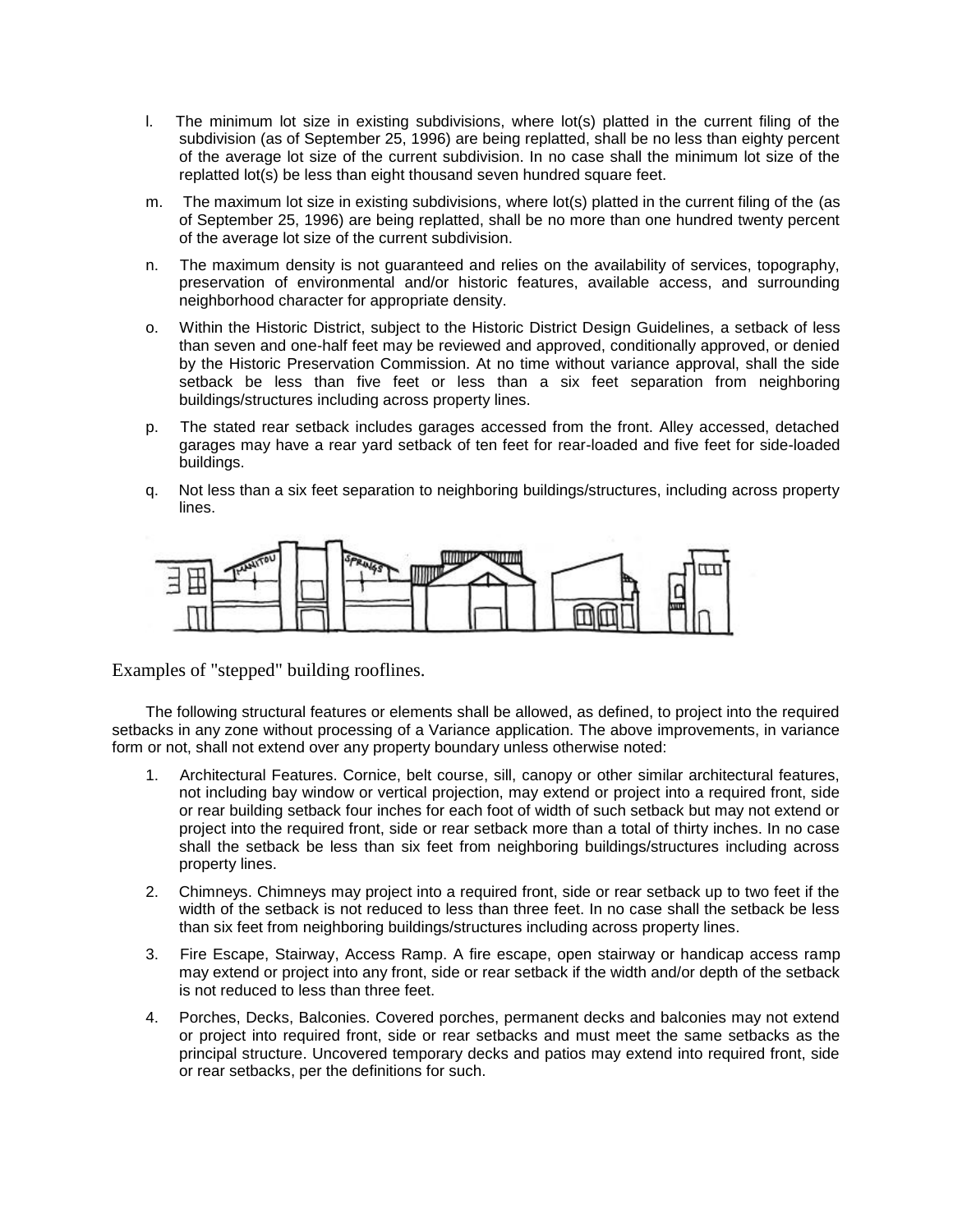- 5. Stoops. A stoop, twenty square feet or less, may project into a required front, side, or rear setback if the width and/or depth of the setback is not reduced to less than three feet.
- 6. Eaves and Overhangs. May project up to three feet into the side setback but may not extend beyond the property line.
- 7. Retaining Walls. Retaining walls of any height may be constructed without setbacks. With prior permission, retaining walls may also be constructed, as may be necessary, within public rightsof-way and across property lines to connect to other retaining walls. (See definition for more information.)
- 8. Fences. Fences of six feet or less may be constructed without setbacks within the property boundaries providing that such construction does not interfere with traffic site lines or the visibility of cars exiting driveways. Fences over six feet in height may require setbacks for the preservation of light, air and/or views to adjacent buildings. (See definition for more information.)



(Ord. No. 0516, § 4, 12-20-2016; Ord. No. 3216, §§ 2, 3, 11-1-2016; Ord. No. 4515, § 4, 12-1- 2015; Ord. No. 1915, § 1, 6-16-2015; Ord. No. 1315, § 2, 4-21-2015)

18.64.030 - Parking space standards.

| A Parking<br>Angle<br>(Degrees) | B<br>Width<br>of<br>Space | $\mathsf{C}$<br>Depth<br>of<br>Space | D Width<br>of Two-<br>Way<br>Aisle | E Width<br>of One-<br>Way<br>Aisle | F Depth of<br>Interlocking<br>Space | G Depth of<br>Overhang | Compact<br>Spaces B<br>Width of<br>Space | C  | $\mathsf F$ | G              |
|---------------------------------|---------------------------|--------------------------------------|------------------------------------|------------------------------------|-------------------------------------|------------------------|------------------------------------------|----|-------------|----------------|
| 0º<br>(Parallel)                | 9                         | 22                                   | 20                                 | 12                                 | 18                                  | $\mathbf 0$            | 8                                        | 20 | 16          | $\mathbf 0$    |
| 30 <sup>o</sup>                 | 9                         | 17                                   | n/a                                | 12                                 | 26                                  | 1.5                    | 8                                        | 15 |             | 23 1.5         |
| 45º                             | 9                         | 19                                   | 20                                 | 12                                 | 32                                  | 1.5                    | 8                                        | 17 |             | 29 1.5         |
| 60º                             | 9                         | 20                                   | 20                                 | 16                                 | 35.5                                | $\overline{2}$         | 8                                        | 18 | 32          | $\overline{2}$ |

**Table 3. Parking Space Standards**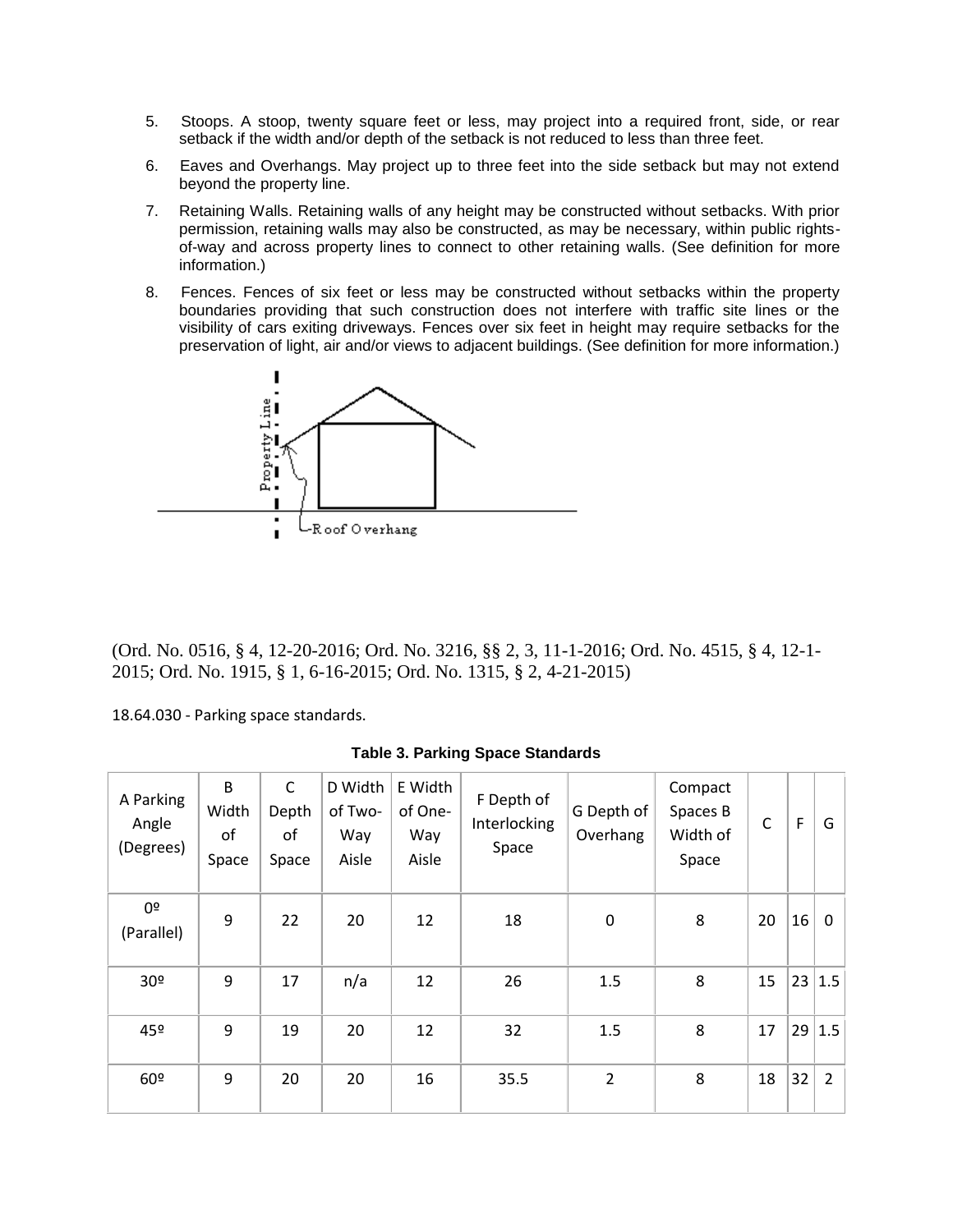| 75º                              |   | 19.5 | 22 | 18 | 37 | 8 | 17.5 33 |    | $\overline{2}$ |
|----------------------------------|---|------|----|----|----|---|---------|----|----------------|
| 90 <sup>°</sup><br>(straight in) | 9 | 18   | 24 | 24 | 36 | 8 | 16      | 32 | ◠              |

Refer to Table 4 for Minimum Off-Street Parking Requirements.

- 1. Each space shall meet the dimension requirements in the above table, excluding ingress and egress area.
- 2. All off-street loading spaces shall be provided completely off the public right-of-way and large enough to prevent the reversing of delivery trucks onto the public way.
- 3. When off-street parking is provided in a residential area in lieu of garage or carport, it shall have all weather surfacing.
- 4. Not more than twenty percent required parking allowed as compact spaces.



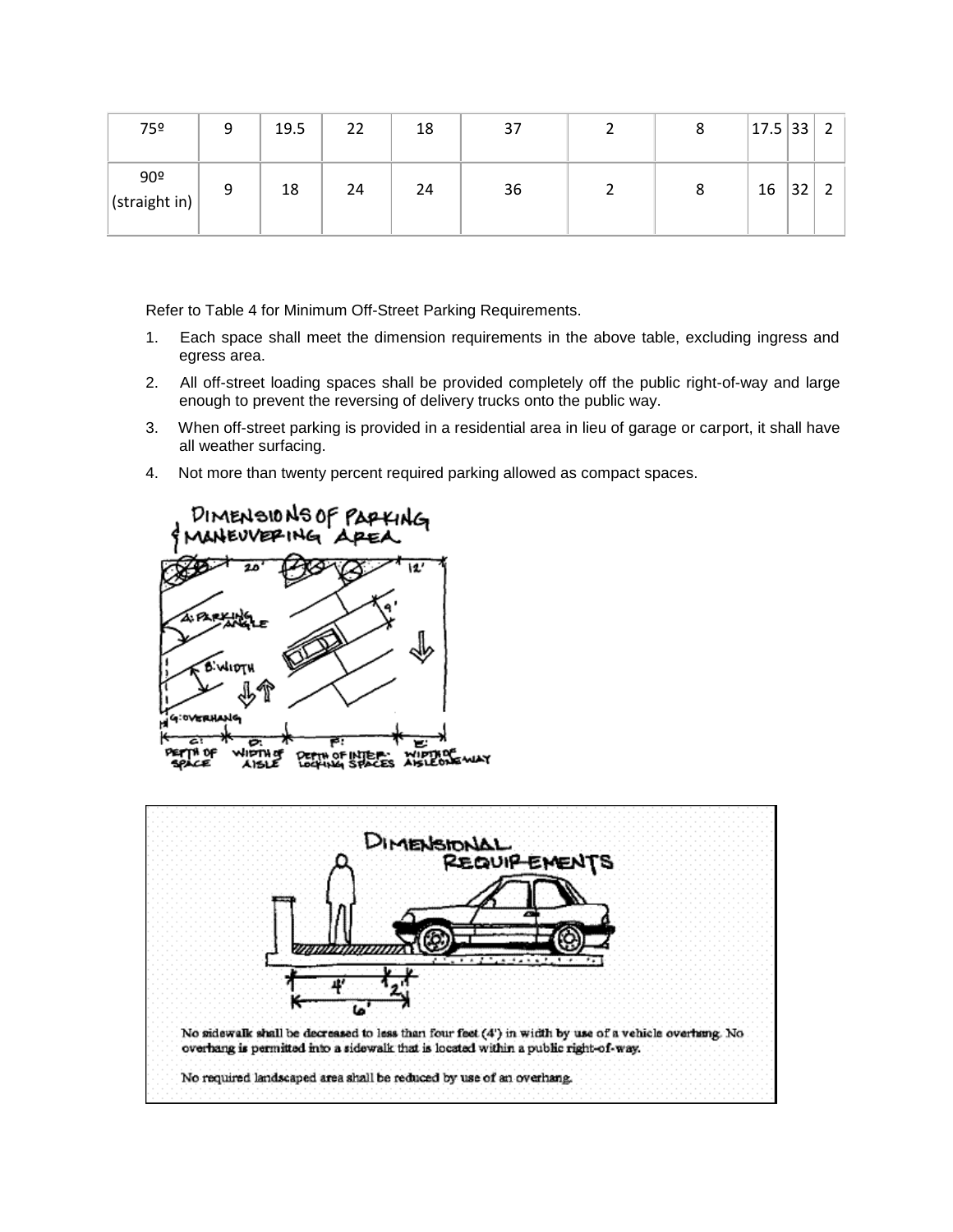18.64.040 - Off-street parking standards.

| Use Types                           |                                                                                                       |
|-------------------------------------|-------------------------------------------------------------------------------------------------------|
| <b>CIVIC USE TYPES</b>              |                                                                                                       |
| Administrative and safety services  | 1 space per 400 square feet                                                                           |
| <b>Recreational clubs</b>           | 1 space per 150 square feet                                                                           |
| Daycare services:                   |                                                                                                       |
| Daycare center                      | 1 space per 400 square feet                                                                           |
| Preschool                           | 1 space per 400 square feet                                                                           |
| <b>Educational institutions:</b>    |                                                                                                       |
| Elementary or junior high           | 2 spaces per classroom                                                                                |
| Senior high                         | 1 space per 4 students                                                                                |
| Public park and recreation services | Determined by Park Board                                                                              |
| Religious institution               | 1 space per 4 seats                                                                                   |
| <b>COMMERCIAL USE TYPES</b>         |                                                                                                       |
| Automotive and equipment services:  |                                                                                                       |
| Auto service                        | 1 space per 200 square feet                                                                           |
| Automotive rentals                  | 1 space per 400 square feet of office<br>space plus adequate space for vehicle<br>storage and display |
| Automotive repair garage            | 1 space per 200 square feet of building<br>area plus adequate space for vehicle                       |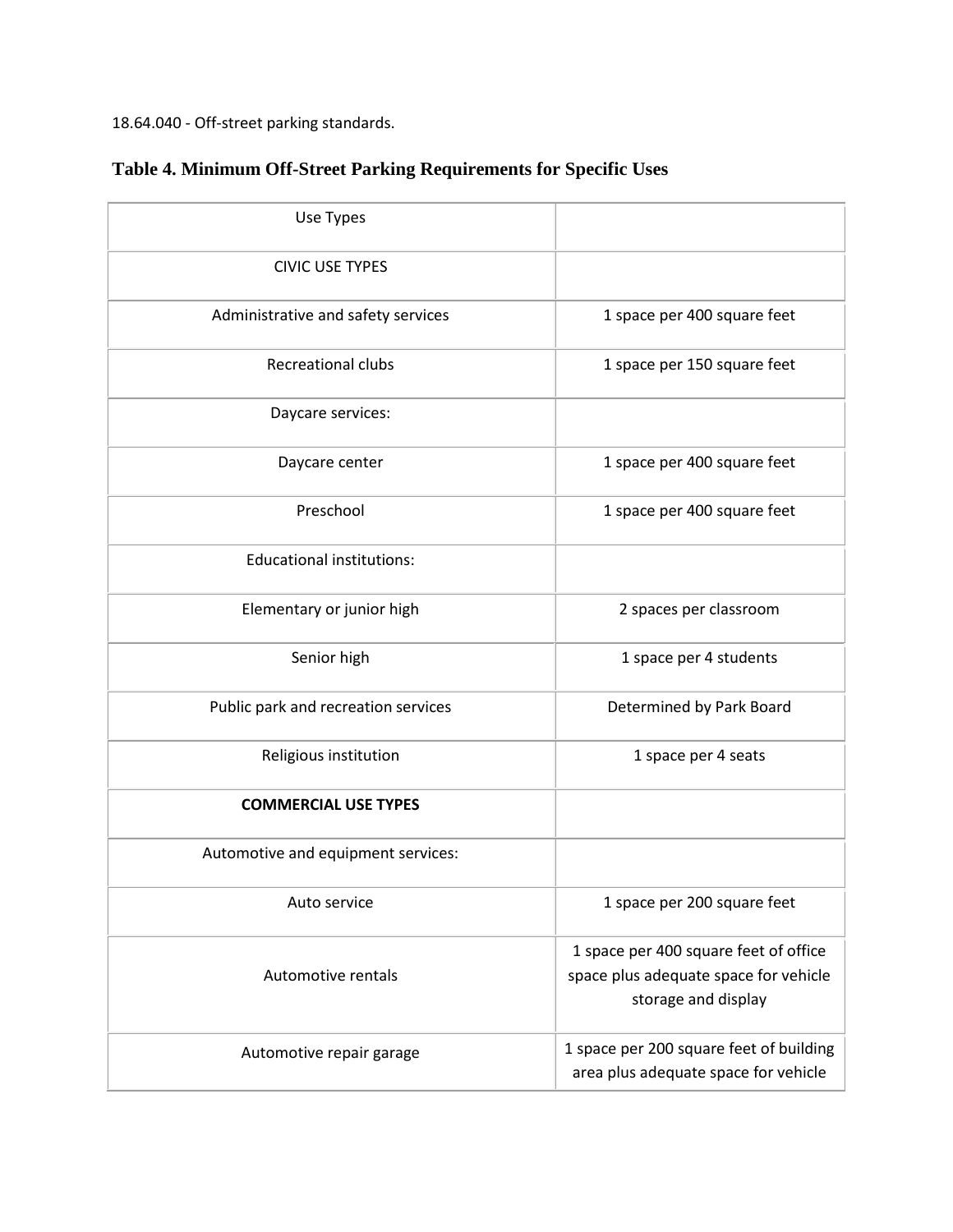|                                      | storage                                                                                               |
|--------------------------------------|-------------------------------------------------------------------------------------------------------|
| Automotive sales                     | 1 space per 400 square feet of office<br>space plus adequate space for vehicle<br>storage and display |
| Automotive storage yard              | 1 space per 400 square feet of office<br>space                                                        |
| Automotive wash                      | 1 space per bay or stall                                                                              |
| Auto body and fender repair services | 1 space per 200 square feet of building<br>area plus adequate space for vehicle<br>storage            |
| Bar, tavern or nightclub             | 1 space per 100 square feet                                                                           |
| Bed and Breakfast Inn                | 1 space per guest room or suite plus<br>required space(s) for on-site residence<br>or staff           |
| <b>Building maintenance services</b> | 1 space per 400 square feet                                                                           |
| Campground                           | 1 space per 400 square feet of office<br>space                                                        |
| <b>Communication services</b>        | 1 space per 400 square feet                                                                           |
| Construction equipment business      | 1 space per 400 square feet of office<br>space plus adequate space for vehicle<br>storage             |
| Equipment rental and sales           | 1 space per 400 square feet of office<br>space plus adequate space for vehicle<br>storage and display |
| Equipment repair services            | 1 space per 200 square feet of building<br>area plus adequate space for vehicle<br>storage            |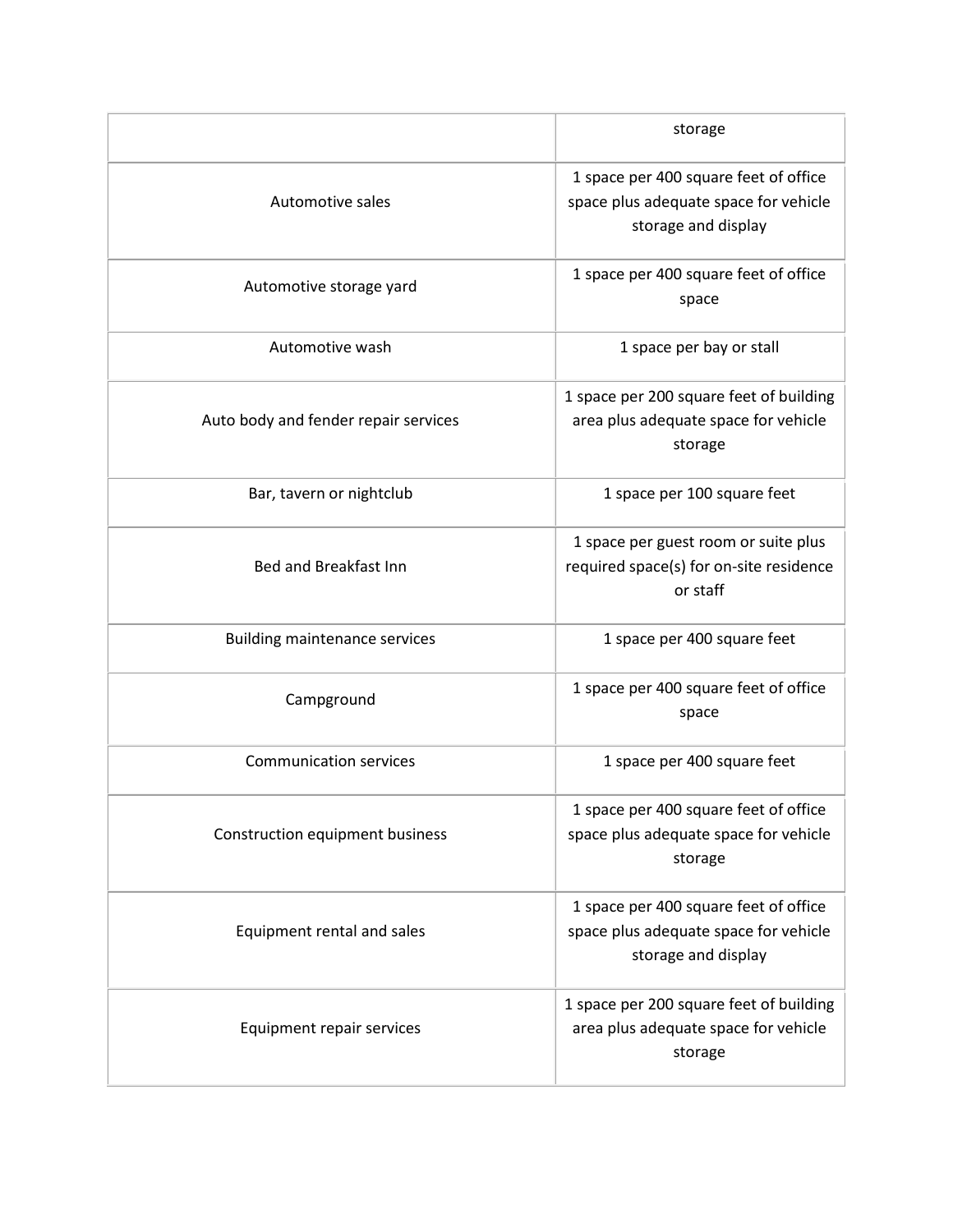| Equipment storage yard                                                          | 1 space per 400 square feet of office<br>space                                          |
|---------------------------------------------------------------------------------|-----------------------------------------------------------------------------------------|
| Consumer repair services                                                        | 1 space per 400 square feet                                                             |
| <b>Exterminating services</b>                                                   | 1 space per 400 square feet                                                             |
| Food sales - convenience, general or specialty                                  | 1 space per 300 square feet                                                             |
| Funeral home or mortuary                                                        | 1 space per 4 seats                                                                     |
| Hotel/Motel                                                                     | 1 space per guestroom or suite plus 2<br>spaces for on-site residence or staff<br>added |
| Kennels                                                                         | 1 space per 400 square feet of office<br>space                                          |
| Laundry services (large scale activity)                                         | 1 space per 750 square feet                                                             |
| Liquor sales                                                                    | 1 space per 300 square feet                                                             |
| Personal improvement services; tailor, seamstress, shoe<br>repair, etc.         | 1 space per 150 square feet                                                             |
| Personal services; massage therapy, photo studios, skincare<br>providers, etc.: | 1 space per 400 square feet                                                             |
| Barber                                                                          | 1.5 spaces per chair                                                                    |
| Beauty salon                                                                    | 1.5 spaces per chair                                                                    |
| Pet services                                                                    | 1 space per 400 square feet                                                             |
| Pharmacy:                                                                       |                                                                                         |
| Office                                                                          | 1 space per 400 square feet                                                             |
| Retail                                                                          | 1 space per 300 square feet                                                             |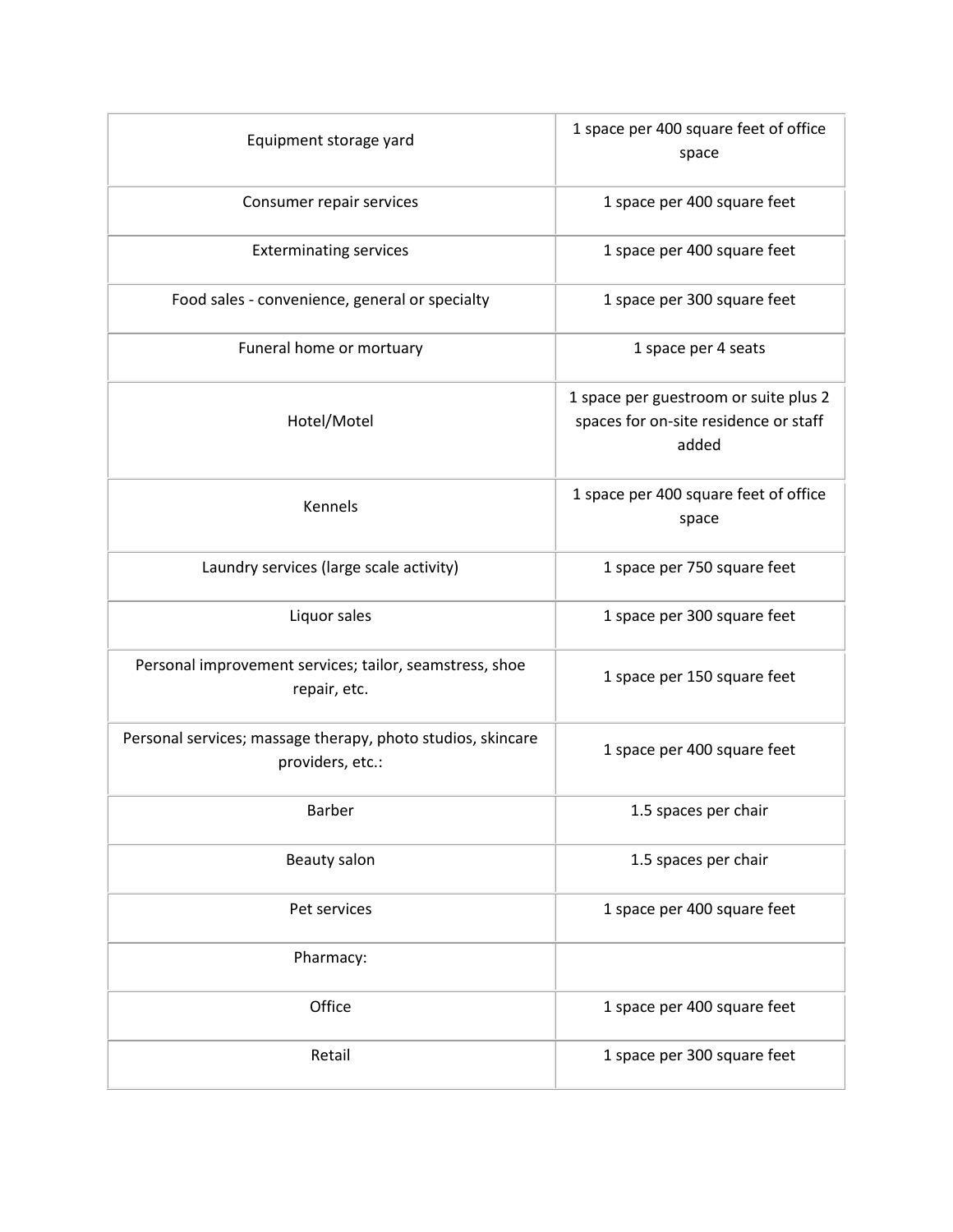| Recreation, commercial:                                                |                             |
|------------------------------------------------------------------------|-----------------------------|
| <b>Bowling alley</b>                                                   | 4 spaces per lane           |
| Ice and roller skating rink                                            | 1 space per 150 square feet |
| Miniature golf course                                                  | 1 space per hole            |
| Pool hall                                                              | 2 spaces per table          |
| Restaurants:                                                           |                             |
| Indoor seating                                                         | 1 space per 100 square feet |
| Outdoor seating                                                        | 1 space per 200 square feet |
| Retail, general:                                                       |                             |
| Department store, shop, etc.                                           | 1 space per 300 square feet |
| Furniture or appliances                                                | 1 space per 600 square feet |
| Teen club/young adult club                                             | 1 space per 100 square feet |
| Theater or Auditorium (fixed and unfixed public auditorium<br>seating) | 1 space per 4 seats         |
| <b>OFFICE USE TYPES</b>                                                |                             |
| Financial services; bank, savings and loan, credit union               | 1 space per 400 square feet |
| <b>General offices:</b>                                                |                             |
| Administrative, business or professional                               | 1 space per 400 square feet |
| Telemarketing                                                          | 1 space per 200 square feet |
| Medical/dental offices, labs and clinics, alternative medicine         | 1 space per 200 square feet |
| Veterinary service small animals: Completely enclosed                  | 1 space per 200 square feet |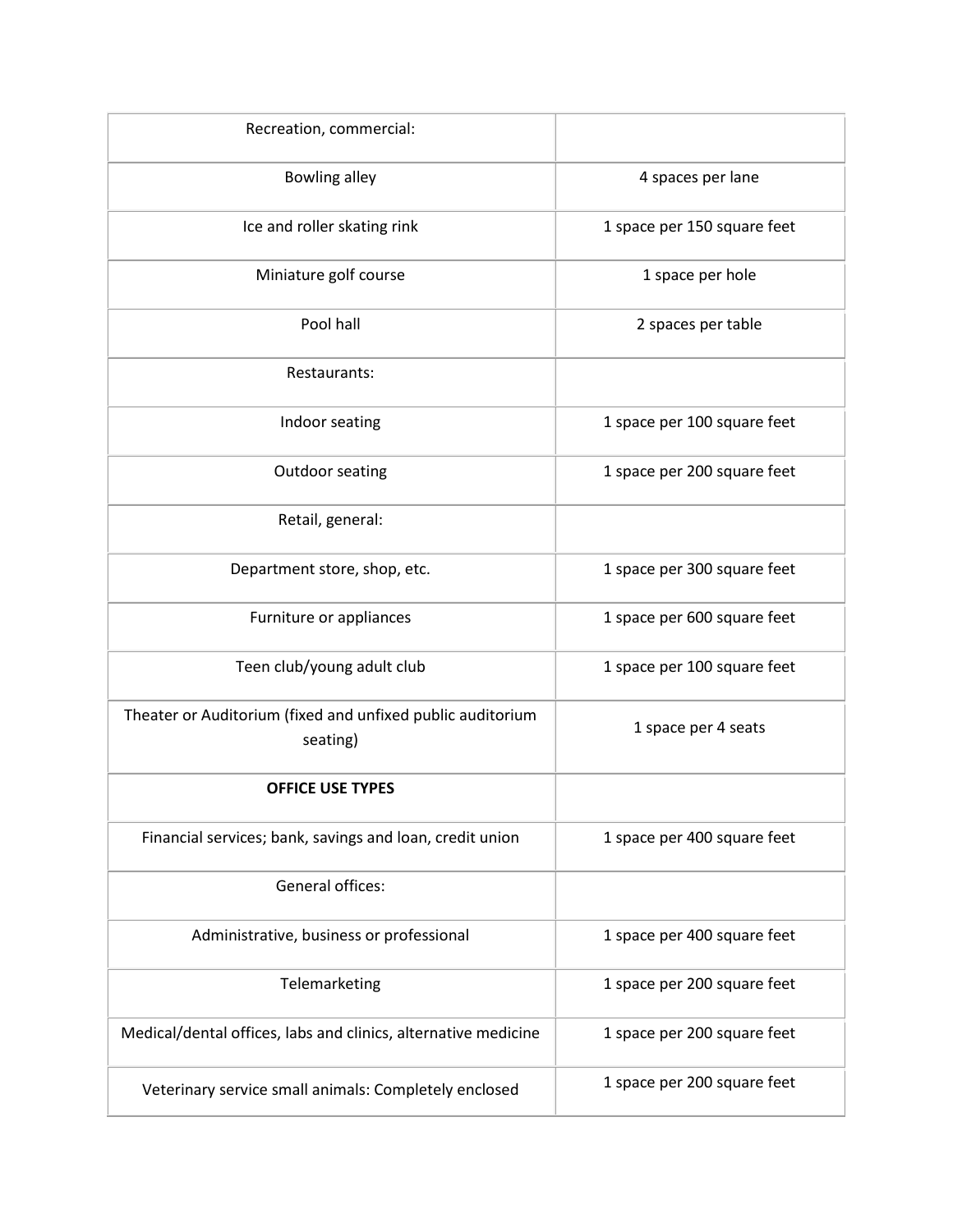| structure                                                                                                                                                   |                                |
|-------------------------------------------------------------------------------------------------------------------------------------------------------------|--------------------------------|
| <b>RESIDENTIAL USE TYPES</b>                                                                                                                                |                                |
| Single-family detached                                                                                                                                      | 2 spaces per unit              |
| Attached dwelling units:                                                                                                                                    |                                |
| Studio or efficiency                                                                                                                                        | 1 space per dwelling unit      |
| 1 bedroom                                                                                                                                                   | 1.5 spaces per dwelling unit   |
| 2 bedrooms                                                                                                                                                  | 2.0 spaces per dwelling unit   |
| 3 bedrooms                                                                                                                                                  | 2.0 spaces per dwelling unit   |
| Elderly (60 or over)                                                                                                                                        | 0.5 space per dwelling unit    |
| Boarding or Rooming house, dormitory, fraternity, sorority or<br>other communal living arrangement where common kitchen<br>facilities service the occupants | 0.5 space per bed              |
| Human service establishment:                                                                                                                                |                                |
| Hospice                                                                                                                                                     | 1 space plus 1 per 8 beds      |
| Nursing home                                                                                                                                                | 1 space per 5 beds             |
| Youth home                                                                                                                                                  | 1 space plus 1 per 8 beds      |
| Healthcare support facility                                                                                                                                 | 1 space plus 1 per 8 beds      |
| Mobile home                                                                                                                                                 | 2 spaces per mobile home space |
| Mobile home park                                                                                                                                            | 2 spaces per mobile home space |
| Multifamily dwelling (see Attached dwelling units)                                                                                                          |                                |
| Retirement home                                                                                                                                             | 0.5 space per dwelling unit    |